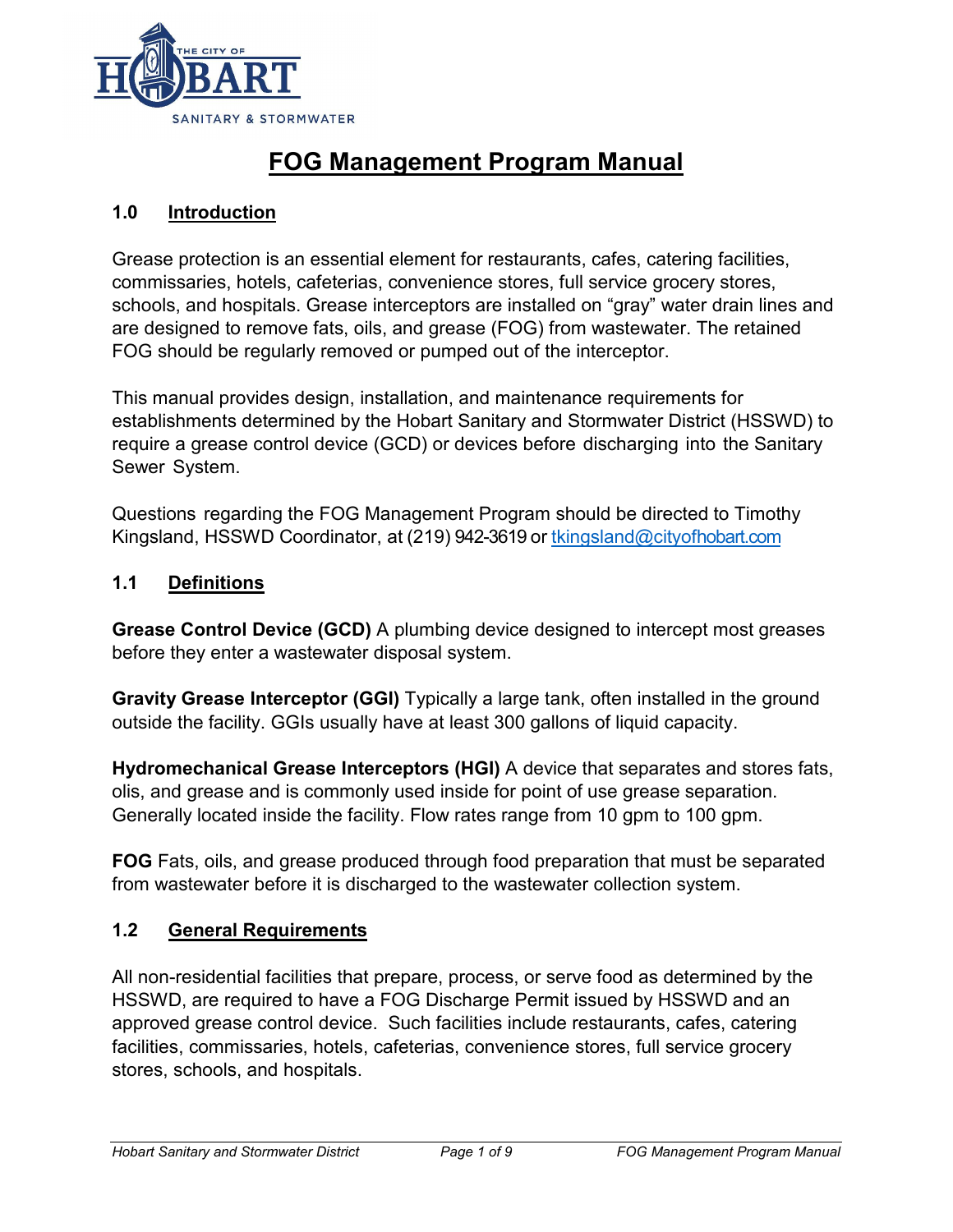The FOG Discharge Permit for any facility shall be renewed whenever there is a significant change in operation, including expansion, remodeling that requires a plumbing permit, or change in ownership.

Grease control devices shall be installed solely at the permittee's expense. Proper operation, maintenance, and repair of grease control devices shall be done solely at the permittee's expense.

Kitchen fixtures that must drain through the grease waste line include:

- Pot Sinks
- Pre-Rinse Sinks
- Dishwashers
- Rotisserie ovens/broilers or other grease generating equipment with drip lines
- Mop Sinks
- Can Washer(s)
- Soup Kettles (Kettle Cookers) or sinks into which kettles are drained
- Garbage Disposals (with solids interceptor)
- Automatic Hood Wash Unit(s)
- Floor Drains in food preparation area
- Wok Sinks
- Any other fixture that produces grease-laden wastes

\* Any fixture not containing grease-laden waters shall be plumbed to the establishment's sanitary waste line.

#### **2.0 Approval of Grease Control Device**

All components of the establishment's FOG management system must be approved by the HSSWD prior to installation, including GCD(s) and fixtures draining through the establishment's grease line. This approval ensures that the GCD(s) and grease waste line meet sizing requirements, construction standards, and conform to applicable City and plumbing codes. A completed and signed FOG Discharge Permit Application Form and other required FOG documentation must be submitted to obtain approval.

#### **2.1 Submittal of Required FOG Documentation**

The following information must be submitted to receive approval to discharge wastewater into the HSSWD's Sanitary Sewer System:

- FOG Discharge Permit Application
- Formula used to calculate GCD(s) size(s)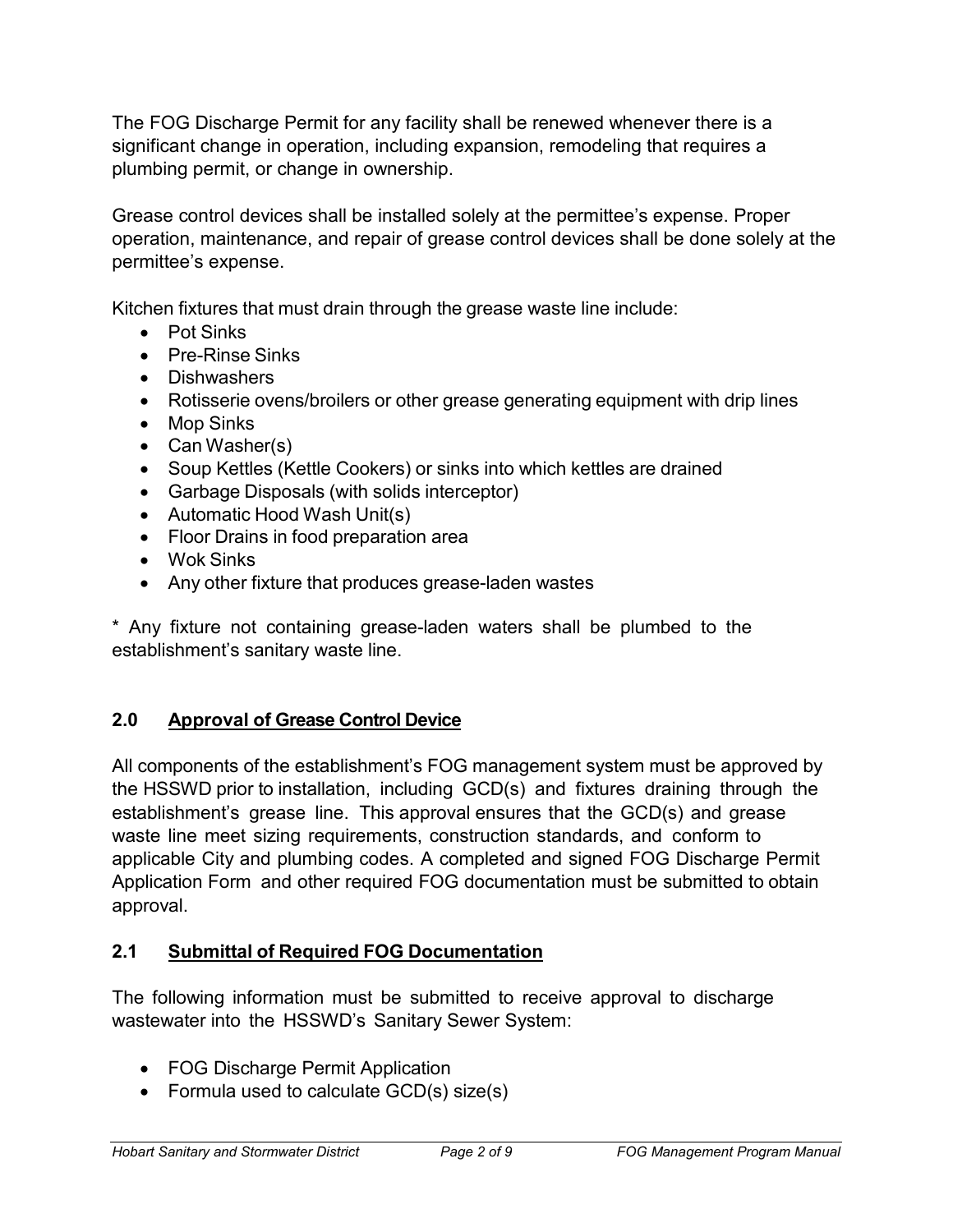- Facility Floor Plan showing the size and location of the GCD(s) and piping
- Equipment/Plumbing Schedule
- Sanitary Plumbing Plan denoting grease waste line and sanitary line
- Sanitary Isometric denoting grease waste line and sanitary line
- GGI Detail(s) (if applicable)
- HGI Detail(s) (if applicable)
- Menu

#### **2.2 Compliance Inspection**

The customer's GCD(s) will be inspected after installation to ensure Minimum Design Standards are satisfied. To receive final approval to discharge into the HSSWD sewer an inspection of the GCD installation must be made by the City of Hobart building department during construction/renovation.

Upon installation of the facility's plumbing, an inspector will check to ensure all applicable fixtures are connected to the grease waste line. If the facility is renovated, the grease line may be subject to dye testing to determine compliance.

Requirements for GGI Inspection:

- 1. The GGI should not be backfilled.
- 2. The manhole covers should be removed from the interceptor and the downstream manhole.

Requirements for HGI Inspection:

- 1. Cover should be removed.
- 2. PDI-certification should be visible on lid.

## **2.3 FOG Discharge Permit**

An approved permit will be sent within 5 business days after the Compliance Inspection to confirm that final approval has been given to discharge into the HSSWD Sanitary Sewer System. If the permit application is not approved, contact will be made with the appropriate parties to discuss what elements of the FOG discharge control system need to be changed. The design elements that did not meet the approval of the HSSWD must be corrected and may need to be re-submitted for further review. **This permit will be needed to discharge wastewater to the HSSWD Sanitary Sewer System.**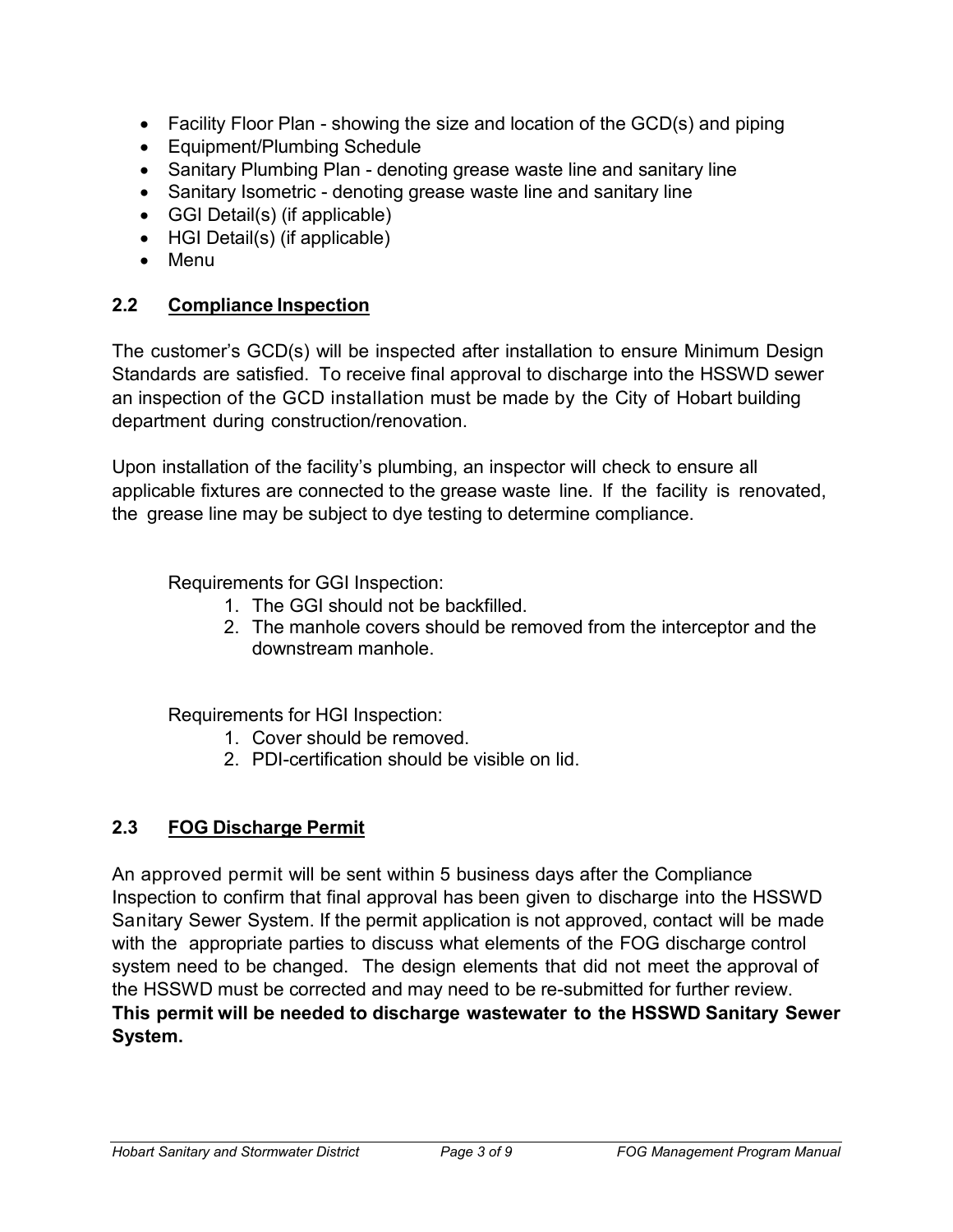#### **3.0 Minimum Design Standards**

The following section includes sizing guidelines for two types of grease control devices: Gravity Grease Interceptors (GGI) and hydromechanical grease interceptors (HGI)

#### **3.1 Design of Gravity Grease Interceptor**

The sizing of GGIs shall be in accordance with Indiana Plumbing Code. Provide calculations used to determine GGI sizing for review by HSSWD.

The following minimum compliance standards must be adhered to in order to receive approval and obtain a FOG Discharge Permit upon completion of design and installation:

- Shall be designed, constructed, and installed for adequate load-bearing capacity.
- Should be located outside of building in an accessible area so that inspecting, pumping, and maintenance can be easily performed at any time. Placement should allow the interceptor covers to be visible and easily removed without obstruction.
- Directly accessible from the surface by 24" diameter manhole covers over the influent tee, effluent tee, as well as over the baffle wall tee.
- Manhole covers and risers shall be constructed to prevent the release of odor and the inflow or infiltration of water.
- Dual-compartments separated by an interior baffle wall.
- There shall be a minimum two inch gap between the top of the baffle wall and the bottom side of the tank top in order to leave space for air or gas passage between compartments.
- Influent compartment should account for 2/3 of the interceptor's liquid capacity.
- Effluent compartment should account for 1/3 of the interceptor's liquid capacity.
- GGI tank length shall be at least two (2) but not more than three (3) times the width.
- The liquid depth shall not be less than four (4) feet.
- A minimum of nine (9) inches of freeboard shall be provided.
- Useable liquid capacity for GGIs shall not be less than one thousand (1000) gallons.
- The knockouts for the inlet and outlet openings of pre-cast tanks shall have a concrete thickness of not less than one (1) inch in the tank wall. The openings shall allow for a minimum diameter of four (4) inch pipe or a maximum of six (6) inch pipe.
- No openings shall be permitted below the tank liquid level.
- The influent, effluent, and baffle wall tees for GGIs shall be cast-in-place concrete, polyvinyl chloride (PVC), or polyethylene (PE), made of not less than Schedule 40 pipe or equivalent fittings and material.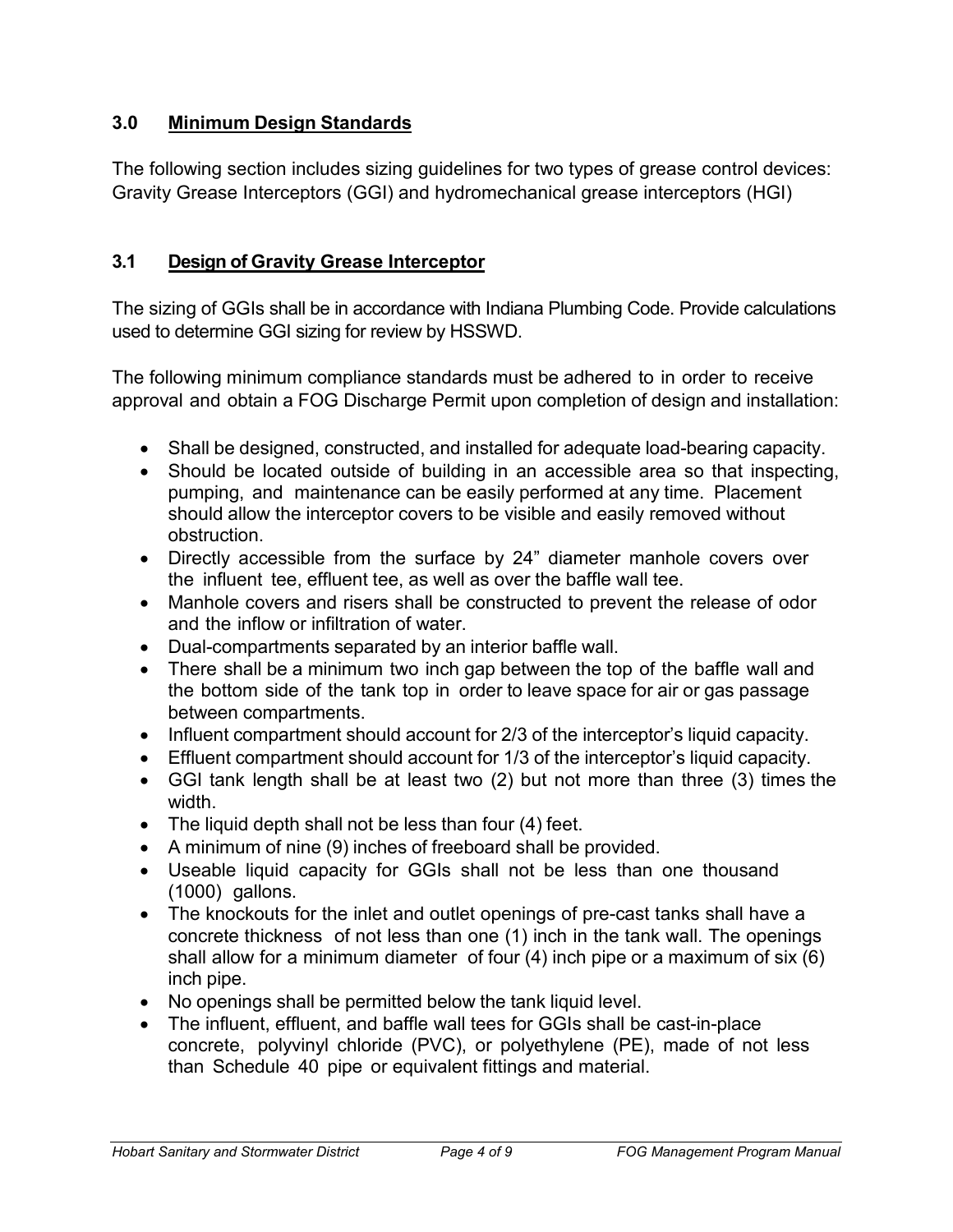- Cast-in-place concrete tees shall have a minimum thickness of not less than two (2) inches.
- The invert of the effluent shall be at least two (2) inches lower in elevation than the invert of the influent.
- Influent, effluent, and baffle wall tees shall extend above liquid depth to approximately one inch from the top of the tank.
- The influent tee shall extend at least sixteen (16) inches below the liquid level.
- The effluent tee and baffle wall tee shall extend below liquid level to twelve (12) inches above the tank bottom.
- The influent, effluent, and baffle wall conduit openings for all tanks must utilize a resilient, watertight, and non-corrosive connective sleeve. The use of grout is prohibited.

### **3.2 Design of Hydromechanical Grease Interceptors**

The sizing of GGIs shall be in accordance with Indiana Plumbing Code. Provide calculations used to determine GGI sizing for review by HSSWD.

When a properly sized HGI is installed the following minimum compliance standards must be adhered to in order to receive approval and obtain a FOG Discharge Permit upon completion of design and installation:

- Must be certified by the Plumbing & Drainage Institute (PDI) and installed with all applicable components.
- The PDI nameplate shall be permanently marked with the manufacturers name, the PDI symbol rating and the minimum grease retention capacity in pounds.
- HGI shall be installed in strict accordance with the manufacturer's instructions.
- Install HGI as close as practical to fixture or fixtures being served, PDI recommends not to exceed twenty-five (25) feet.
- The HGI may be set on the floor, partially recessed in the floor, with top flush with the floor, or fully recessed below the floor to suit piping and structural conditions.
- HGI shall be equipped with a cover that can be opened for inspection and sampling and a mechanism for a secure closing.
- Anticipate sufficient clearance for removal of trap cover for cleaning.
- HGI shall be equipped with a device to control the rate of flow through the unit. The rate of flow shall not exceed the manufacturer's rated capacity recommended in gallons per minute for the device.
- The flow-control device and the HGI shall be vented in accordance with the International Plumbing Code current edition. The vent shall terminate not less than six (6) inches above the flood-rim level or in accordance with the manufacturer's instructions.
- Do not install HGI in waste line from garbage grinder unless a solids interceptor is installed. Rapid accumulation of solid matter will greatly reduce efficiency preventing operation in compliance with rated capacity.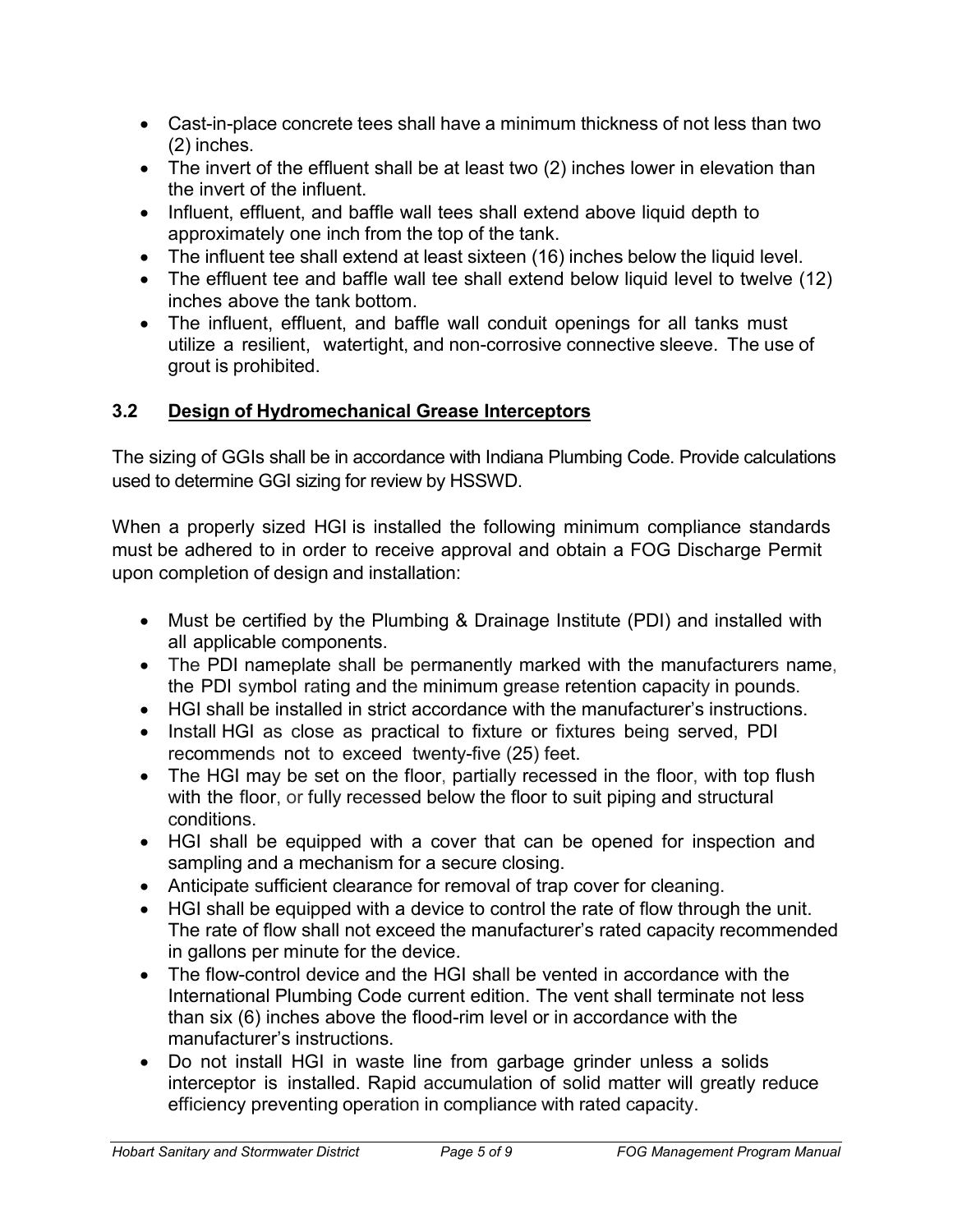- The capacity of the HGI shall be related to the flow rate as indicated in the appendix of the PDI Standards G101 document.
- The flow control fitting furnished with PDI certified traps must be installed prior to the HGI in the waste line beyond the last connection from the fixture and as close as possible to the underside of lowest fixture. When waste of two or more sinks or fixtures are combined to be served by one HGI, a single flow control fitting should be used. If the drain line drops ten (10) feet or more to the HGI, check with the manufacturer to see if an additional flow control is needed due to increased head pressures.
- Air intake for flow control shall terminate six (6) inches above the flood rim of the sink, terminate in a return bend at the same height and on outside of building, or be re-vented into the vent system of the building per International Plumbing Code. When fixture is individually trapped and back vented, air intake may intersect vent stack.
- HGIs shall have a vented waste on the outlet side, sized in accordance with code requirements for venting traps to retain water seal and prevent siphoning.
- One HGI to serve multiple fixtures is recommended only where fixtures are located close together. In such installations, each fixture should be individually trapped and back vented.
- A separate HGI is recommended for each commercial dishwasher. The size of the interceptor is determined by the GPM discharge rate of the dishwasher as specified by the manufacturer.

## **4.0 Maintenance and Inspection Requirements**

Cleaning and maintenance of the grease control device shall be the responsibility of the permittee. All costs associated with proper maintenance of the GCD shall be borne by the permittee.

Cleaning shall include the complete removal of all contents, including floating materials, wastewater, and bottom sludge and solids.

Gravity grease interceptors shall be pumped out completely once per month unless a different frequency is approved in writing by the HSSWD. There shall be a minimum period of three weeks between each required pumping.

Hydromechanical grease interceptors shall be cleaned as necessary to prevent passthrough of grease into the collection system. HSSWD reserves the right to require any permittee to have the HGI periodically pumped clean by a private contractor.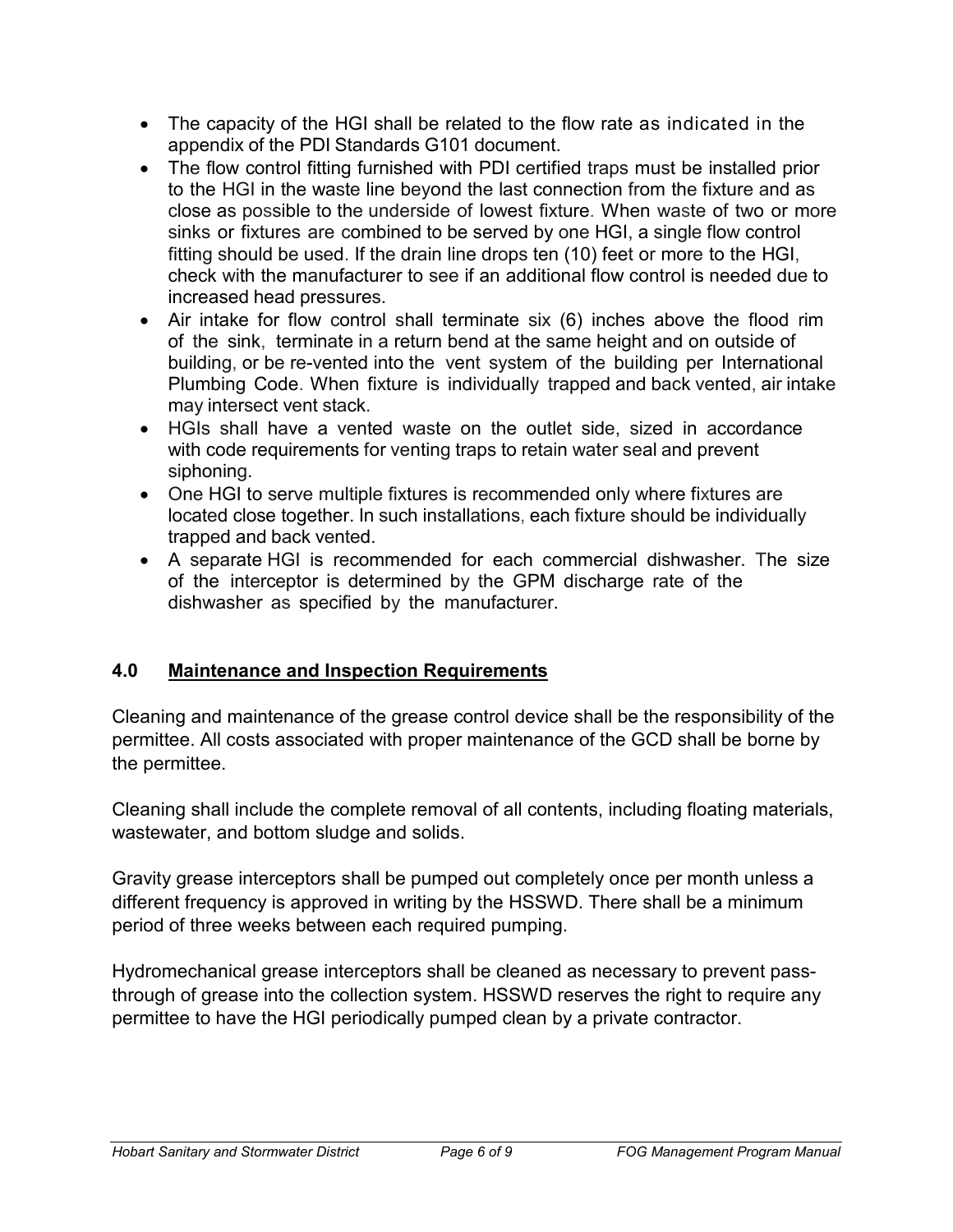It shall be the responsibility of the permittee to inspect the GCD during pumping and/or maintenance procedures to ensure that the cleaning is done properly and that all fittings and fixtures inside the GCD are in working condition and functioning properly.

Wastes removed from each grease control device shall be disposed at a facility permitted to receive such wastes. In no way shall the wastes be returned to any private or public portion of the collection system without prior written approval from the HSSWD.

No chemical additives may be used in the GCD unless approved in writing by the HSSWD prior to introduction. The use of chemical additives shall not be considered as a substitute for the maintenance requirements set herein.

Flushing the grease interceptor or grease trap with water having a temperature in excess of 140°F is prohibited.

Repairs required by the HSSWD Coordinator or his/her designee shall be completed within 14 days after the date that written notice is received by the permittee, unless HSSWD approves a different completion date in writing.

#### **5.0 Enforcement**

Grease control devices shall be inspected by HSSWD as necessary to assure compliance with the requirements herein. HSSWD personnel shall have the right to enter the premises of any non-residential facility at all reasonable times for the purpose of inspection, observation, records examination, measurement, sampling, and testing in accordance with the provisions included herein.

Enforcement will be in accordance with the District's Enforcement Response Guide.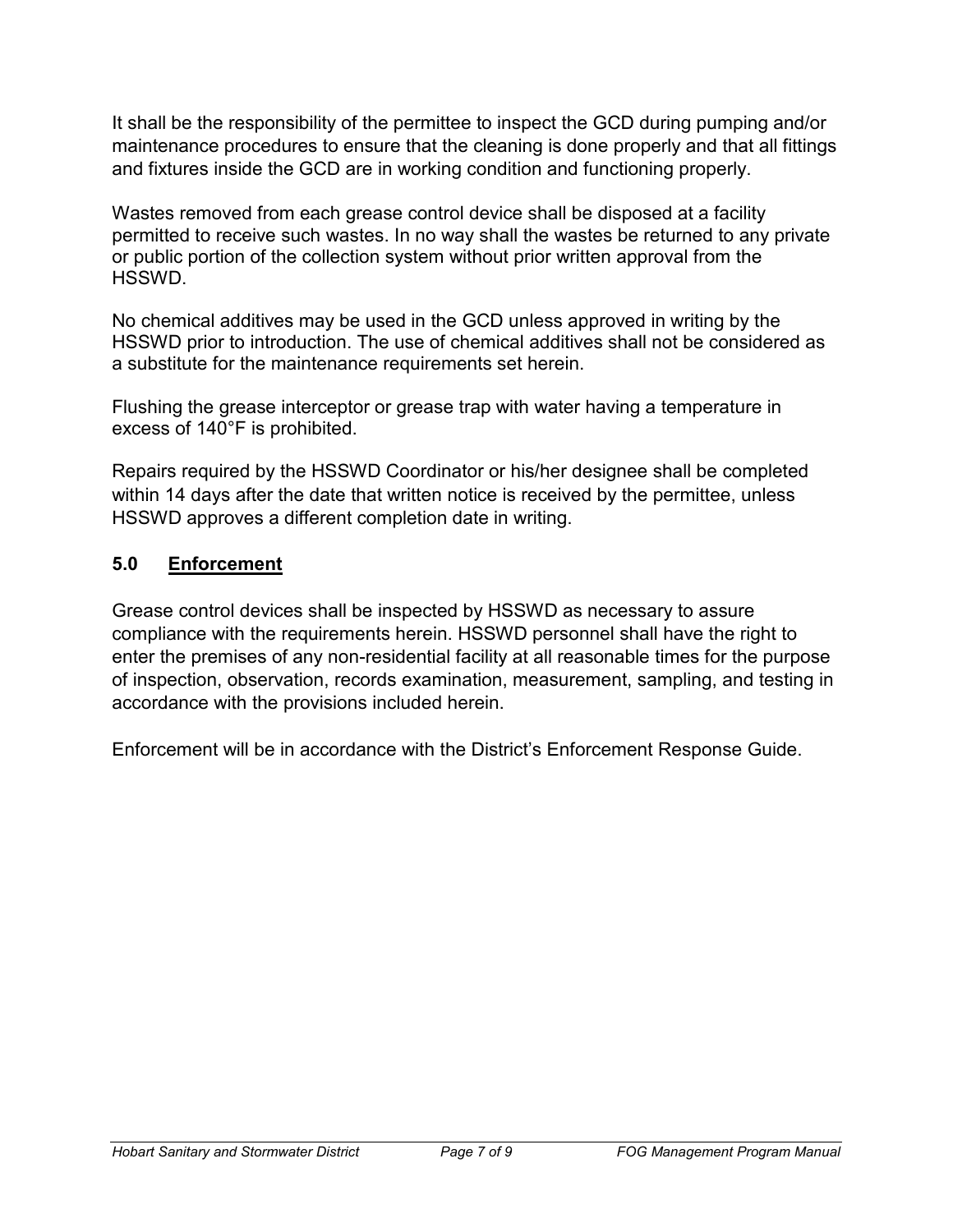

# **UNDER-SINK GREASE TRAP MAINTENANCE FORM**

**For \_\_\_\_\_\_\_\_\_\_\_\_\_\_\_\_\_\_\_\_\_\_\_\_\_\_\_\_\_\_\_**

Name/Address of Facility

**Grease trap must be cleaned or pumped out on a regular basis to maintain proper operation.** Failure to maintain the grease trap or to complete and submit the form to HSSWD may result in fines being assessed, mandatory monthly pump out by a grease hauling contractor, or mandatory installation of an in-ground grease interceptor.

By signing below, I certify that all information below is correct, that all the wastewater was removed from the grease trap and that the wastewater was disposed of properly (as solid waste or hauled off-site by a licensed waste hauler) and was not returned to any part of the sanitary sewer system.

| <b>DATE</b> | CLEANED BY (print name) | <b>SIGNATURE</b> | DISPOSAL (circle one) |          |
|-------------|-------------------------|------------------|-----------------------|----------|
|             |                         |                  | Solid Waste           | Off-Site |
|             |                         |                  | Solid Waste           | Off-Site |
|             |                         |                  | Solid Waste           | Off-Site |
|             |                         |                  | Solid Waste           | Off-Site |
|             |                         |                  | Solid Waste           | Off-Site |
|             |                         |                  | Solid Waste           | Off-Site |
|             |                         |                  | Solid Waste           | Off-Site |
|             |                         |                  | Solid Waste           | Off-Site |
|             |                         |                  | Solid Waste           | Off-Site |
|             |                         |                  | Solid Waste           | Off-Site |
|             |                         |                  | Solid Waste           | Off-Site |
|             |                         |                  | Solid Waste           | Off-Site |
|             |                         |                  | Solid Waste           | Off-Site |
|             |                         |                  | Solid Waste           | Off-Site |
|             |                         |                  | Solid Waste           | Off-Site |
|             |                         |                  | Solid Waste           | Off-Site |
|             |                         |                  | Solid Waste           | Off-Site |
|             |                         |                  | Solid Waste           | Off-Site |
|             |                         |                  | Solid Waste           | Off-Site |
|             |                         |                  | Solid Waste           | Off-Site |
|             |                         |                  | Solid Waste           | Off-Site |
|             |                         |                  | Solid Waste           | Off-Site |
|             |                         |                  | Solid Waste           | Off-Site |
|             |                         |                  | Solid Waste           | Off-Site |
|             |                         |                  | Solid Waste           | Off-Site |
|             |                         |                  | Solid Waste           | Off-Site |

This completed form is due semi-annually to HSSWD at address above.